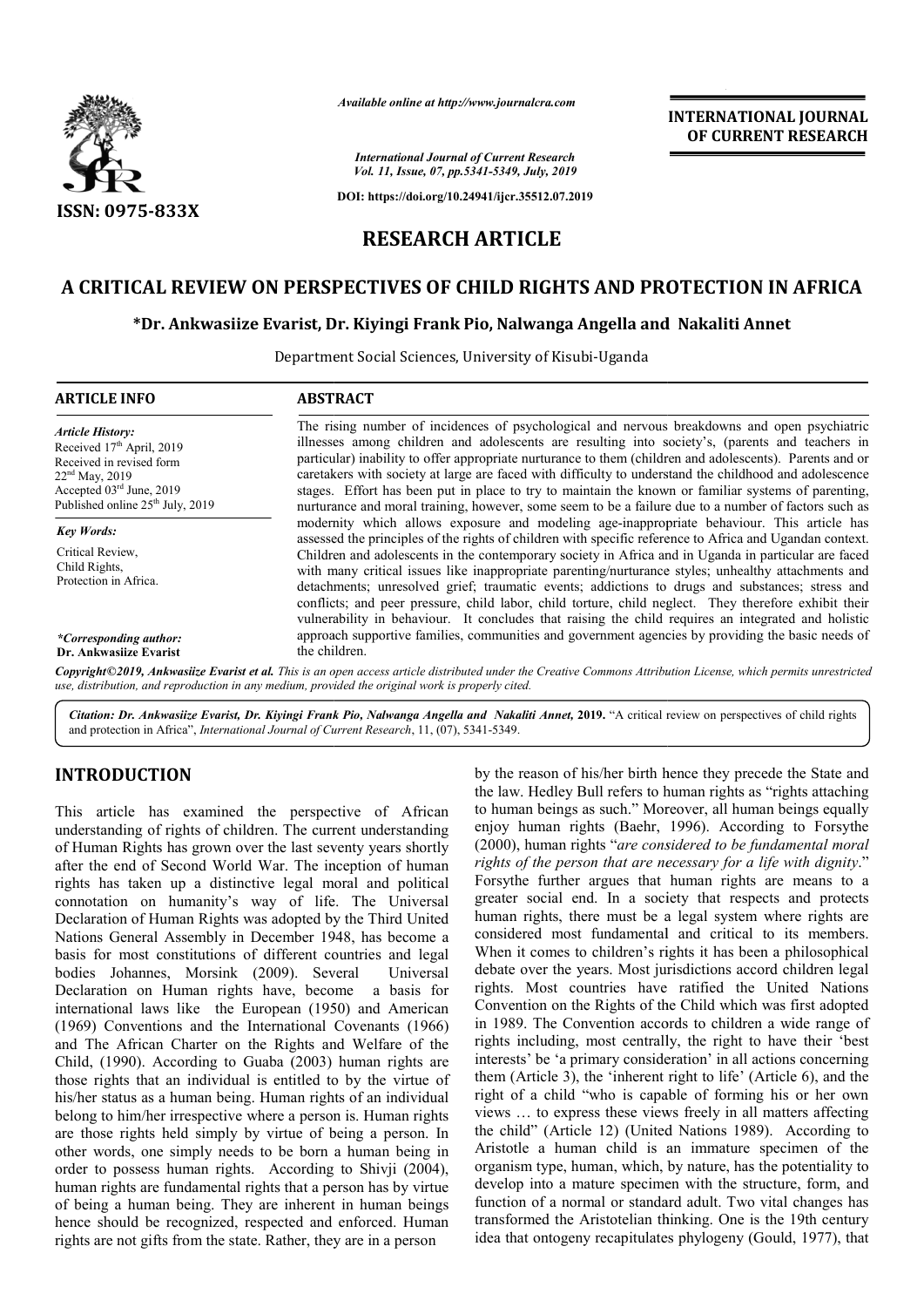is, that the development of an individual recapitulates the history and evolutionary development of the race, or species (Spock, 1968). With these variations of understanding children's rights has been violated with shocking. UNICEF (2004) estimates that 1 million children are trafficked each year for sexual exploitation. There are 300,000 child soldiers in 30 conflicts around the world. In 23 countries more than 30% of children under 5 years of age are moderately or severely underweight. There are at least 25 countries where more than 15% of children die before they reach the age of 5. UNICEF (2003) puts the number of primary school age children out of school worldwide at 121 million, with a marked excess of girls 65 million girls and 56 million boys (The Convention on the Elimination of All Forms of Discrimination against Women, 2004). ). With these variations of understanding<br>tts has been violated with shocking. UNICEF<br>es that 1 million children are trafficked each<br>l exploitation. There are 300,000 child soldiers<br>a round the world. In 23 countries more

#### **Conceptualization of Child Rights**

In the indigenous African setting, childhood is not measured by biological age but a sense of societal responsibility. A person who remains under the care and in the household of the parents is considered still a child even when above 18 years old. According to Eboussi-Boulaga (1984) as cited in Naisiko (2012) in some traditional African societies, one transited from childhood to adulthood. Kiyingi (2016) added that after completing specific African initiation rituals like birth, infancy, childhood rites and related adolescence then one can be considered an adulthood. Some of these initiation rituals included circumcision, uprooting the lower front teeth and tattooing. In relationship with the CRC and the AC Children Act recognizes the child as any person below the age of 18 years (Ministry of Gender, Labour and Social Development, November 2007). When a child is below 18 years is considered unable to take full decisions of his/ her own life and needs guidance of supportive elders. Boulaga (1984) as cited in Naisiko<br>African societies, one transited from<br>Kiyingi (2016) added that after<br>can initiation rituals like birth,<br>d related adolescence then one can<br>d. Some of these initiation rituals<br>rooting the

The human rights gained prominence and revival after the events of the Second World War which had a lot of human rights implications. The Universal Declaration of Human Rights (1948) included two articles with specific children that is education and social protection during childhood. The contemporary discussion of child right is more interested in particular rights as measures of protecting the children's rights which a number of countries adopted from the declarations. I should be noted however that a number of steps needed to be taken by different countries to safe guard children in most cases which are in line with international agencies like World Bank, UNICEF and UNDP. In understanding child rights, there is a need to focus on holistic aspects of a child ranging from specific domains such as physical, mental, emotional and social growth and development. Children are more vulnerable during childhood years due to factors like poverty that lead them to poor nutrition and thus impairing the rights, there is a need to focus on holistic aspects of a child<br>ranging from specific domains such as physical, mental,<br>emotional and social growth and development. Children are<br>more vulnerable during childhood years due t are undernourished have higher risk of early childhood mortality (maternal and child) or attaining poor performance in formal education and socio-cognitive skills development. Figure 1.1 indicates how each of these layers is needed to provide a secure basis for children's rights. The Acts about children's rights have been enacted at different times into their domestic law: The Children Act, 2001 (Kenya); Law of the Child Act, 2009 (Tanzania); The Children Act, Chapter 59, 1997 (Uganda) and Constitution of the Federal Democratic Republic of Ethiopia (FDRE) and the Revised Family Code, Proclamation No. 213/2000 (Ethiopia). t, November 2007). When a child is below 18<br>idered unable to take full decisions of his/ her own<br>s guidance of supportive elders.<br>rights gained prominence and revival after the<br>second World War which had a lot of human<br>cat



Figure 1.1. The layers needed to provide a secure basis for **children's rights**

The African duty towards the child is reflected in the family, community and government. The African duty towards the child is reflected in the family,<br>
community and government.<br> **Child Rights and Protection in African contexts**<br>
To advance the quality of life the Universal Declaration of

#### **Child Rights and Protection in African contexts**

Human Rights (UDHR) asserts that "all human beings are born free and equal in dignity and rights," that exposes all people without discrimination of any kind, to all the rights and freedoms set for in the UDHR (The Universal Declaration of Human Rights (1948, art. 1). Children are entitled to human rights and they need an affirmative consideration as a unique category of persons with development needs ensured by the corresponding caretakers (Bueren, 1998). This clearly shows that the life of children is inalienable life and has to be supported by the caretakers. However, there are 300 million chronically hungry children in the world; 100 million of them do not attend school (United Nations Girls Education Initiative, 2018). According to the international human rights law, the major treaty protecting children's rights is the United Nations (UN) Convention on the Rights of the Child (CRC) that was adopted in 1990. This CRC embraces the fundamental human rights that children possess everywhere that is: the right to survival; to develop to the fullest; to protection from harmful influences, abuse and exploitation; and to participate fully in family, cultural, and social life (United Nations International Children's Emergency Fund, 2018). At the regional level, all member countries have ratified legal instruments to ensure child protection. In reference to the regional human rights systems cultural difference is the biggest instruments to ensure child protection. In reference to the regional human rights systems cultural difference is the biggest threat that faces the protection of human rights. Regions may have specific child rights needs that maybe harmonized with the universal child laws (Sarkin, 2006). The contemporary Africa perception of children's rights indicates that this is the Africa perception of children's rights indicates that this is the only continent with a region-specific children's rights instrument that supports their welfare (Advancing Children's Rights, 2018). The ACRWC was initiative for the purpose of supporting the objectives of the CRC and to fill the legal gaps in child protection which are not well captured in the universal Rights, 2018). The ACRWC was initiative for the purpose of supporting the objectives of the CRC and to fill the legal gaps in child protection which are not well captured in the universal children's rights treaty. Conseque be more protective than its universal counterpart (Sepulveda et *al.,* 2004). The major aim of this chapter is to synthesize theoretical and practical application of children's rights in African with specific references to Ugandan context. In the African perspective, name and one's originality is a sacred value that is core as reflected in communal society. Article 6 (1-3) about Name and Nationality states that "Every child shall have the right from his birth no a name; every child shall be UDHR) asserts that "all human beings are born<br>in dignity and rights," that exposes all people<br>nination of any kind, to all the rights and<br>or in the UDHR (The Universal Declaration of<br>(1948, art. 1). Children are entitled t rights and they need an affirmative consideration as a unique category of persons with development needs ensured by the corresponding caretakers (Bueren, 1998). This clearly shows that the life of children is inalienable l major treaty protecting children's rights is the United (UN) Convention on the Rights of the Child (CRC) adopted in 1990. This CRC embraces the fundamental ghts that children possess everywhere that is: the right survival; to develop to the fullest; to protection from mful influences, abuse and exploitation; and to participate y in family, cultural, and social life (United Nations this chapter is to synthesize<br>ation of children's rights in<br>to Ugandan context. In the prociives of children and protection in Africa<br>
neutralies and protection in Africa<br>
constitutions<br>
Figure 1.1. The layers needed to provide a secure basis for<br>
Figure 1.1. The layers needed to provide a secure basis for<br>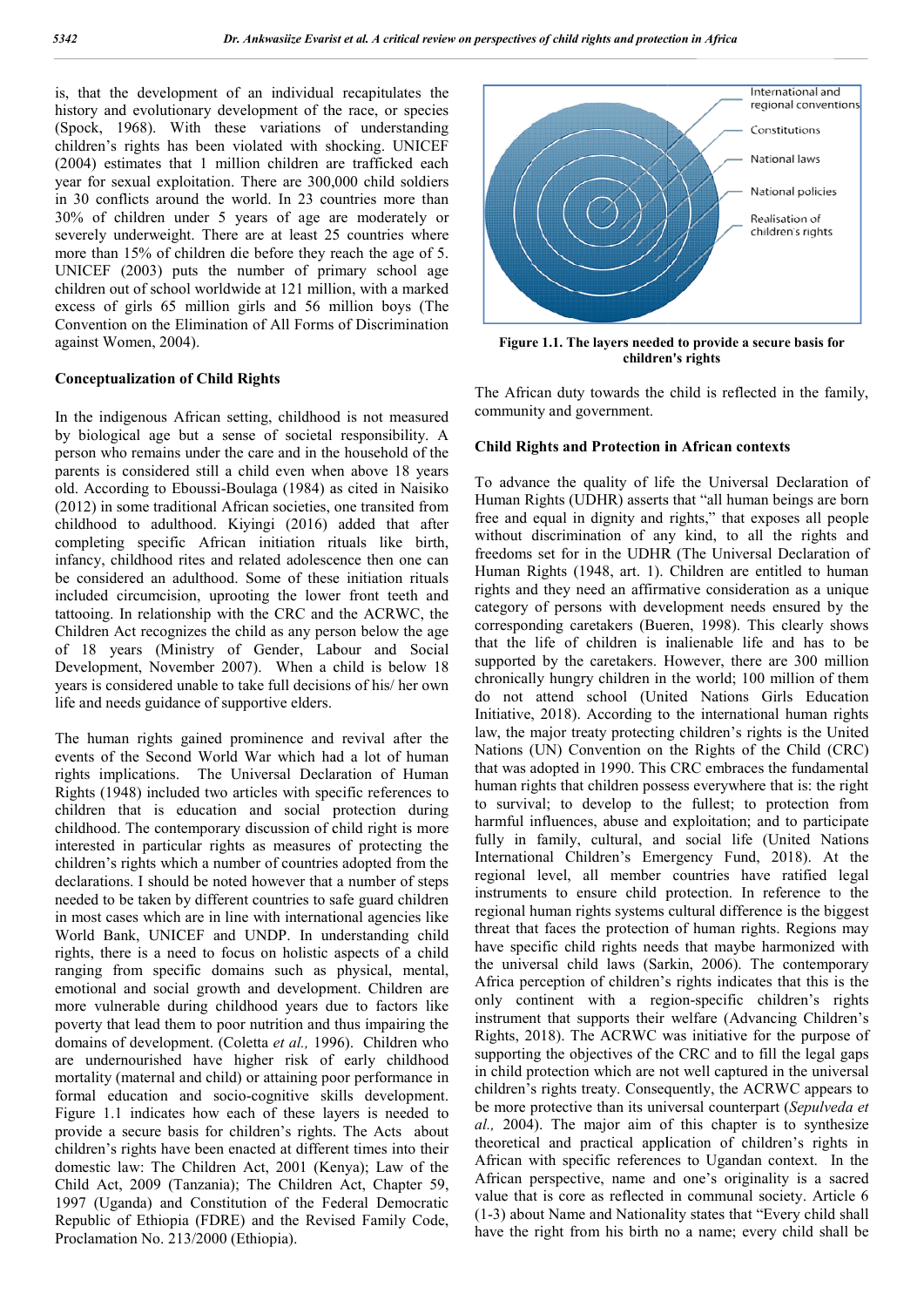registered immediately after birth. Every child has the right to acquire a nationality." In reference to Article 2, of the African Charter of child rights and welfare, a child refers to every human being below the age of 18 years (The African Charter on the Rights and Welfare of the Child, 1990). The African Charter on the Rights and Welfare of the Child adopted in 1990 highlights clearly children's rights which include participation of children in hostilities, child marriages, child refugees and the best interest of the child principle (The African Charter on the Rights and Welfare of the Child, 1990).These rights are derived from the contextual situations of children in Africa (Viljoen, 2001). This clearly brings out how the African children's rights emerged from the African context posed to address issues that directly affect children.

# **Principle of child rights and protection under the African Children's Charter**

Principle of the best interest of the child: Article 4 (1) on the Best Interests of the Child stated that "In all actions concerning the child undertaken by any person or authority the best interests of the child shall be the primary consideration." This article deals with the principle of the best interest of the child and analyses the contextual difficulties that are latent in its determination and application particularly in Africa. This is reflected in the paradigm of how culture and cultural practices has an implication on the best interest of the child is traditional acts such as virginity testing and female genital mutilation (FGM). Article 21 and article 24 of the Children's charter prohibits harmful social and cultural practices towards children.

Principle of non-discrimination: The article 3 of the charter on non discrimination of children stated that "Every child shall be entitled to the enjoyment of the rights and freedoms recognized and guaranteed in this Charter irrespective of the child's or his/her parents' or legal guardians' race, ethnic group, colour, sex, language, religion, political or other opinion, national and social origin, fortune, birth or other status." This principle reveals that the Children's Charter prohibits discrimination against children on grounds of the sex of the child. This principle is predominantly relevant in the African context. This has in most cases favouritism for the male children than their counterpart female children who are subjected to discrimination just by the fact of their being female (The African Charter on the Rights and Welfare of the Child, 1990). This kind of discrimination is evident in the nature of role assigned to children according to their gender.

Principle of survival and development of children: The Article 5 (1,3) on Survival and Development states that "Every child has an inherent right to life. This right shall be protected by law. Death sentence shall not be pronounced for crimes committed by children." The African children's charter indicates that the children in traditional African societies do not belong solely to their parents. In the African context children have obligations to the wider society. In African context the child was taken as a child of everyone with a communitarian parental role that involved the responsibility of everyone in the provision and exercise of children's rights.

# **African perspective of child Rights and Child Protection:**

In bid to protect children against abuse and torture, the African Charter on the Rights and Welfare of the Child Article 16(1): which states that postulated that "States Parties to the present Charter shall take specific legislative, administrative, social and educational measures to protect the child from all forms of torture, inhuman or degrading treatment and especially physical or mental injury or abuse, neglect or maltreatment including sexual abuse, while in the care of the child. Children at all cost have right for protection for all harm including but not limited to child trafficking, sale or abduction. In this regard, the ACRWC Article 29: vehemently condemns the Sale, Trafficking and Abduction of children by asking all the member states to take necessarily preventive measures. This is a pertinent issue that affects the children's life in Africa especially when considering the young ones' value of life.

An estimated 7.8 million children in Sub-Saharan Africa have been orphaned by HIV/AIDS (UNAIDS/WHO, 1998:64), and at least 1 million by conflict (UNICEF, 1995). (Orphans generally refer to children who have lost one or both parents. In most cases, children who have lost both parents are particularly vulnerable). Whilst most orphans have been absorbed into relatives or neighbours' families, in areas with high rates of HIV-related deaths, there are signs that communities are stretched beyond their capacity to cope. For example, in western Tanzania, Tibajiuka and Kaijage (1995) found many relatives refused to take responsibility for orphans or that many of those who did were unable to look after the children. In both Tanzania (ibid) and Uganda, while grandparents are most likely to take in orphans, they were also particularly likely to be poor (Taylor, 1998). Tibajiuka and Kaijage view this increasing inability of relatives to provide for orphaned children as symptomatic of change in the concept of family. Under economic pressures, related to a combination of recession, adjustment, drought and HIV/AIDS, they argue, 'family responsibilities' are increasingly viewed in terms of nuclear rather than extended families (1995:198).

Numerous studies of the social impact of economic crisis in Africa show women taking on new income-generating activities, often outside the home, in order to supplement existing income sources (Moser, 1996). For example, in South Africa, it is common for parents in poor households "to be physically present, but to have little time for active parenting as they leave for work before sunrise and return after dark' (GoSA, 1996: 17). Some studies indicate that children view this lack of emotional support and guidance as more harmful even than inadequate food (GNCC, 1997). In Principle, Child Protection and duties is an old phenomenon in the African Society however the fact that children are not yet grown up has been and is used as an excuse by parents, and many adults, particularly in Africa, to follow their own interpretation what is in the child's interest (Osifunke 2015).

## **Child rights and child protection against abuse: the ugandan context**

Demographically, Uganda is the second youngest country in the world in terms of its age structure, with 54% below 18 years according to the state of Uganda population report (2017). The focus on children and adolescents is therefore central to achieving SDGs 3 (good health and well being),4 (quality education) and 10 (reduced inequality) and for future development of the country. However, the children of this country especially girls, face numerous vulnerabilities. These include: poverty, lack of support from families and communities, limited economic opportunities, lack of voice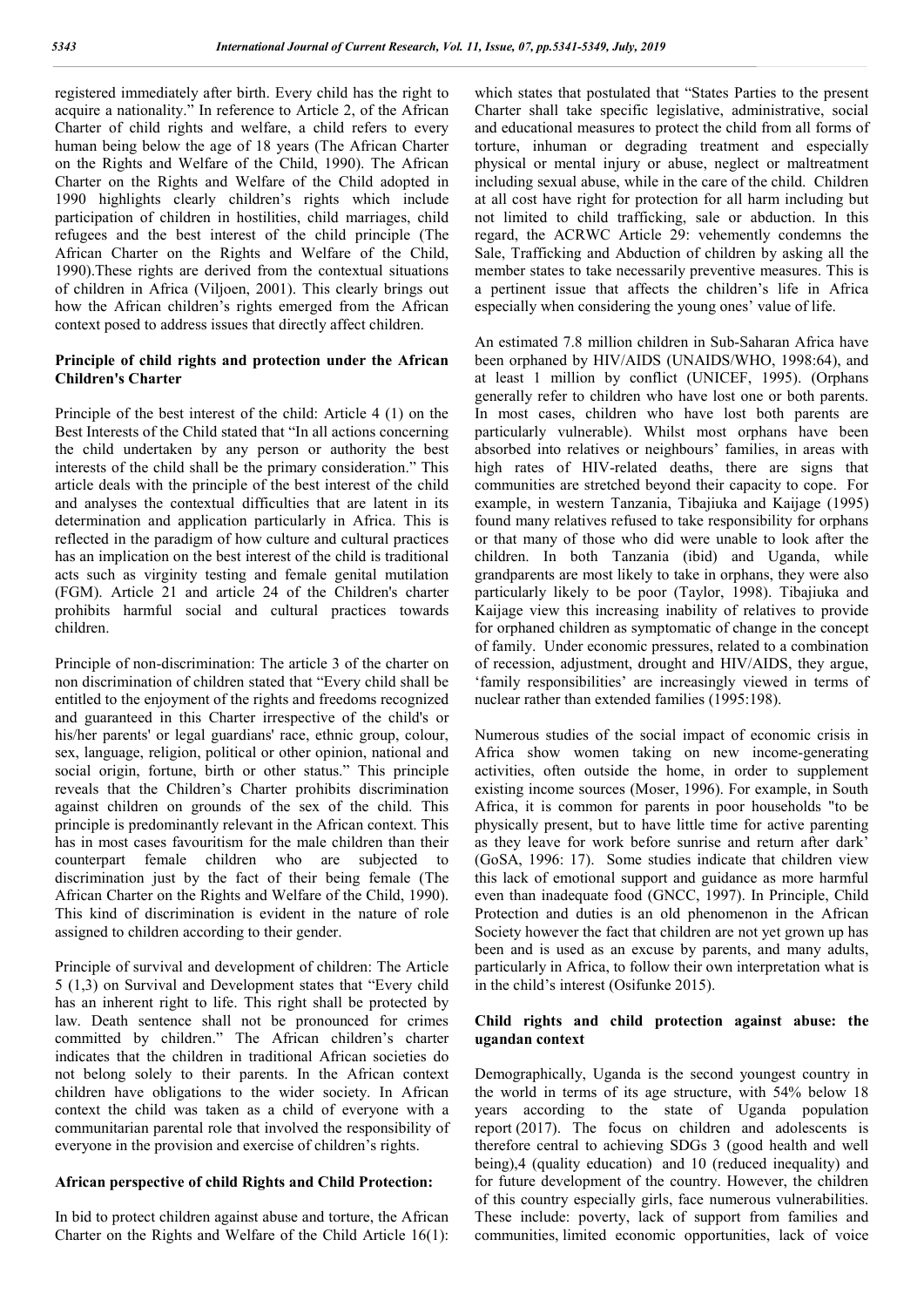and lack of health and education facilities. In Uganda, several efforts have been put into protecting the children at different levels right from the family as the foundational unit to the national level manned by the government. The legal national frameworks protecting children as stated in the National Integrated Early Childhood Development Policy (2016) include; the 1995 Constitution which provides for the rights of Children in Article 34 (1-7) and The Children (Amendment) Act, 2016 that emphasizes the protection of the child by upholding their rights, protection, duties and responsibilities. Other frameworks are: Birth and Death Registration (BDR) Act Cap 11 309, which calls for registration of all births and deaths of all Children, The Education Act (2008) which provides for free and compulsory primary education for all Children including OVC and CwDs, The Prevention of Trafficking in Persons Act (2009), The Disability Act (2003) and the Education Policy - UPE Policy (1997). Article 14 (1) on Health and Health Services stated that "every child shall have the right to enjoy the best attainable state of physical, mental and spiritual health. Chapter four of the constitution of Uganda contains a number of provisions that apply to children and specifically addresses the rights of children. According to article  $275(1)(C)$ , a child is defined as a person under the age of eighteen years. Whereas international ratifications such as United Nations Convention on the Rights of a Child do not necessarily in anyway have force in the Ugandan law, Uganda's Children's act clearly states that children shall have the right to exercise all the rights that are set out in the United Nations Convention on the Rights of a child.

According to article 3 of the convention of the rights of the child (Year1989), in all actions concerning children, whether undertaken by public or private social welfare institutions, courts of law, administrative authorities or legislative bodies, the best interests of the child shall be a primary consideration. Article 12 of the Convention on the Rights of the Child recognizes that children have a right to be heard and allowed to participate in decisions that affect them. This is in line with article 7 about freedom of expression states that "every child who is capable of communicating his or her own views shall be assured the rights to express his opinions freely in all matters and to disseminate his opinions subject to such restrictions as are prescribed by laws." However, according to the report on the situation analysis on Children in Uganda by UNICEF, the participation of children in decisions that affect them is restrained by the limited scope of existing guidelines and the lack of a coherent national strategy. Collective decisions making with the involvement of the child is uncommon in Africa since children are seen as too young to make logical contributions to making the right decisions. Children are usually not involved in making decisions at both at household and community level. Responding to lack of child participation, the ministry of Gender Labor and Social Development in 1997 came up with a guide called the national guide for participation in Uganda which is meant to create an environment for children to be heard. The concept of child protection in Uganda puts into consideration the aspect of gender, as a specific concern as girls in Uganda face various constraints on their capabilities. This is seen in the concentration on the protection of the girl child as compared to the boy child. The constraints faced by the girl child create susceptibility to violence and abuse hence the justification of the concentration on the girl child in child protection. Despite the strides made, the situation and quality of life of children is not synonymous with the improvements in above legislations

and laws protecting them. Children's right to protection continues to be a critical challenge given that: 8% of children are critically vulnerable and 43% are moderately vulnerable (MoGLSD, 2011 and UBOS, 2014a); still only 60% of children are registered within a year of birth (UNICEF Uganda, 2015), and government spending on child protection is marginal.

In a study done by Walakira and Dumba (2012) in Uganda findings show that much of the violence against children remains normalized and socially condoned. This pretty much depends on what is socially acceptable in such a community. Communities are able to assess by-laws that govern their areas as long as they are socially acceptable. The bye- laws ideally should not conflict with the national laws passed. However sometimes these by- laws conflict with national laws but because society socially constructs its member to believe social reality the by-laws still operate in that particular community. A good example in this is Female Genital Mutilation (FGM) that is done in the Sebbi region of Eastern Uganda. Female Genital Mutilation/Cutting survey report, UBOS (2017) 1.4% of Ugandan women have been cut (FGM). The majority of women reported that parents that is. Fathers (35%) and mothers (19%) mostly encouraged their daughters to get cut (FGM). This clearly shows social acceptance of the FGM practice and hence the willingness to support the practice even when the government is trying to protect the girls.

The girls are socially constructed to believe that no man will marry them if they have not had FGM. This may be true because if the men are also constructed to believe that if a woman has not gone through FGM they will have a high libido and therefore will be promiscuous. Child marriage is another form of violation of children's rights that is socially acceptable. Over 15% of ever-married women aged 20–49 are married by the age of 15 and nearly half (49%) by the age of 18.(Unicef, 2015) reported the figure to be 22.5% (including unregistered unions); 15.9% of married women aged 15-49 were married by their  $15<sup>th</sup>$  birthday. According to Pilot Country studies conducted in 1999 in Uganda, *"Several types of marriages exist legally in Uganda: Civil, Christian, Hindu, Islamic and customary. There are separate statutes for each type of marriage*" (Change, 1999). These marriages need the promotion of psychosocial family rights. In 1998, parliament approved a statute to protect children and emphasis was put on discouraging child marriage. The statute established children's courts at the village level to try cases of defilement and underage marriage. Despite the laws and policies like children amendment act 2016 that were enacted to address the problem of early marriage and child pregnancies, traditional attitudes ,the failure to implement current statutes, still stand in the way of completely eradicating the problem. In Buganda one of the kingdoms in Uganda, girls are prepared for marriage at an early age. Before the popularization of human rights girls were married off by their parents as early as 13 years thus violating their childhood rights. Marriage was arranged between families, the assumption is that a family with a good reputation has brought u their son or daughter well and fit for marriage. The girls u to resent day are taken to their paternal aunties for preparation and the boys to their paternal uncles. Some of the preparations made before marriage includes "visiting the bush". Unless you hail from this community you can never know the correlation between visiting the bush and marriage preparations. The girls are told that if they do not visit the bush then they will have difficulty in marriage and child birth. These are just social constructs. By visiting the bush the girl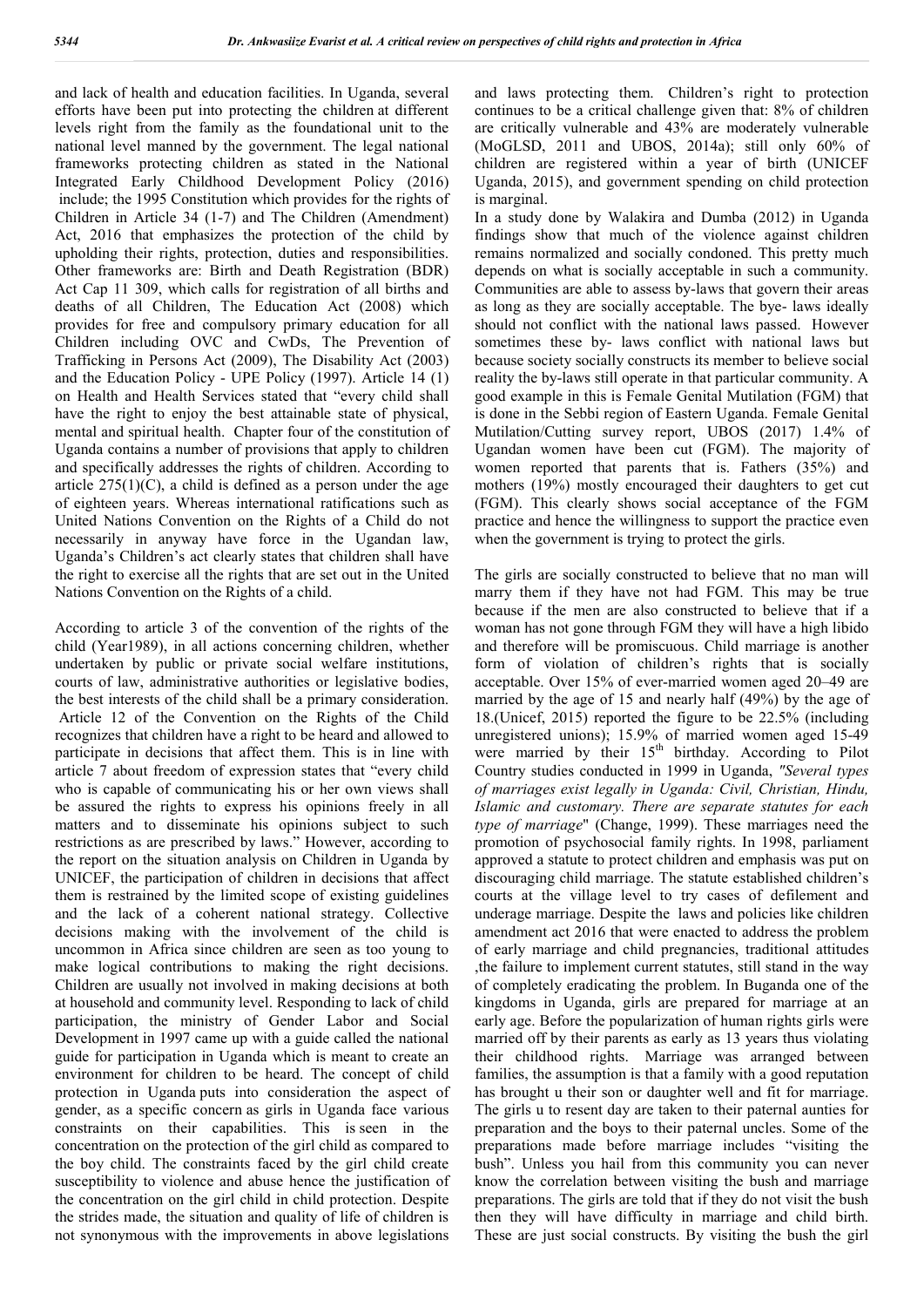will be taught how to "pull". Pulling is the direct translation of elongation of the labia minora. This again is similar to Female Genital Mutilation where the child is meant to believe that if they do not do what they are told, the consequences are may be so heavy. Adverse health effects of visiting the bush however have not been seen so far but there are social effects. This is because visiting the bush is preferably done before the first menstrual periods, the average age therefore is 9-12 years. When the genitals of these young girls start being touched they are also inquisitive to know more about their bodies which may lead them into having early sex hence early pregnancies or being more susceptible to early sexual awakening and arousal and thus easy to be sexually manipulated by unethical adults. Childhood sexual abuse is a subtype of child abuse defined as sexual contact between an adult and child between the age of 18 years of age in which the child is used for sexual gratification (Moore *et al.,* 2011). For many girls, the first experience of sexual intercourse is unwanted or even coerced as evidenced by the fact that one in four Ugandan girls had their first sexual intercourse against their will between the ages of 15-19 (UDHS, 2011). According to the ACRWC Article 27 on sexual exploitation indicated that all "States Parties to the present Charter shall undertake to protect the child from all forms of sexual exploitation and sexual abuse.

In rural areas of Uganda, sexual exploitation is manifested in different forms that include rape, domestic violence, coercion in exchange of gifts, money or other benefits, or use of threats. A 2011 study conducted by Uganda Youth Development Link estimated that the number of children affected by commercial sexual exploitation in Uganda has increased from 12,000 to about 18,000 between 2004 and 2011, with more girls affected by the practice. Parental neglect was also identified as an enabler of this exploitation given that 80% of the children involved in the practice were staying alone before they go into it. According to the Uganda Demographic and Health Survey 2011 (UBOS, 2012) by the Uganda Bureau of statistics, 12.2% of girls had their first intercourse between the ages of 15-19 and 17.9% of boys had their first intercourse in the same range. One in four Ugandan girls admits that their first sexual intercourse was against their will. Also 14% of adolescent's between 15-19 has experienced sexual abuse (UBOS 2006, 2010). In 2011, UBOS found that 15% of the ever-married women aged 20-24 were married by the age of 15 and 49% by the age of 18. In a study done by UNFPA 2013, Uganda was ranked  $16<sup>th</sup>$  among 25 countries with the highest rates of child marriage with 46 % of the girls marrying before the age of 18 years and 12% before the age of 15 years. In a study conducted in rural Uganda, 75% of female respondents admitted that expecting gifts was the primary reason they had sex at their last intercourse. Choudhry *et al.,* (2015) argues that transactional sex is often differentiated from commercial sex work since participants do not identify themselves as 'prostitutes' and 'clients'. Exchanging gifts for sex is often a part of a broader set of obligations that might not involve a predetermined payment or contract. Choudhry *et al.,* (2015) adds that in Sub Saharan Africa, transactional sex varies and that exchange of gifts or money for sex signifies 'respect, commitment in a relationship, expression of affection, an obligation fulfilled'. Transactional sex often coexists with other risky behaviors such as multiple sexual partners, inconsistent condom use, early sexual debuts and unintended pregnancies (Moore *et al.,* 2007). Cross-generational sex and transactional sexual relations are a significant public concern in Uganda, affecting 11.8% of adolescent girls across the

country. Extreme economic poverty and social norms issues compounded by the need for financial rewards that range from economic survival to desire for status and possessions is one of major factors that force adolescent girls into highly vulnerable relationships, often with much older men. Given Uganda's young population with high unemployment rate of 5.3% and high teenage pregnancy rates of 25%, there exists a critical and urgent need to reach adolescent girls with economic support. This will reduce the dependence ratio, increase financial freedom yet reduce sexual exploitation and vulnerabilities. Social norms and attitudes in families and parenting practices play a strong role in perpetuating a culture of impunity for perpetrators of violence against children and adolescents. This is aggravated by a high tolerance of gender based violence and violence against children. For instance, the 2012 UDHS found that 58 percent of all Ugandan women aged 15-49 believe that wife beating is justified for example if a woman argues with the husband.

A good example of such social constructs is the idea that a woman cannot talk about sexual violence by either her husband or immediate family relatives as she will be considered indisciplined. Backing up this belief are numerous proverbs: Among the batooro, a saying "*Bifeeera munda bisemeza amalembo*" translated to mean that a good wife would rather die with her domestic issues as long as her family is not embarrassed. Similarly among the Banyankole-Bakiga, a saying that "*ebyomuka biweera munju"*literary meaning that family issues are resolved within the home.These constructs and social norms on parenting limit the realisation of children's rights and social justice for children. Although some taboos help in creating social harmony and also protecting girls and women, others endanger the children. For example among the Batooro a tribe in western Uganda, the girls are taught to be humble and always giving to the men. That is where some sayings like **"***omusajja tayangwa***"** (never refuse to give a man sex) among the batooro and "*muka mugandawo wazila nsonga*" (the wife to your brother is yours as well). This is as if the man is marrying the whole clan/ family. Some of these sayings cause verbal abuse among the children. For example the saying "*omwana omubi avumaganya nnyina*" (a bad child is a curse to the mother). Child labour is another form of child abuse that is contained within society. The Government of Uganda ratified ILO Conventions No. 138 (Minimum Age) and No. 182 (Worst Forms of Child Labour). The children should be safe guarded from activities of child labour as cited in the African Charter on the Rights and Welfare of the Child, (1990) Article 15 (1-2) on Child Labour that "Every child shall be protected from all forms of economic exploitation and from performing any work that is likely to be hazardous or to interfere with the child's physical, mental, spiritual, moral, or social development. A numbers of partners are supporting the government in the elimination of the worst forms of child labor. However, due to the poverty levels in Uganda, efforts to eradicate child labor have remained unfruitful.

According to the 2016 World Bank Poverty Assessment, the proportion of the Ugandan population living below the national poverty line declined from 31.1% in 2006 to 19.7% in 2013. Further, a third of the population still lives below the international extreme poverty line, with more than half the population (approximately 17.1 million) under age 18 (56 percent). Income inequality is increasing throughout country, and 22 percent of children (4.4 million) live in income-poor households (Government of Uganda, 2015; UNICEF 2015).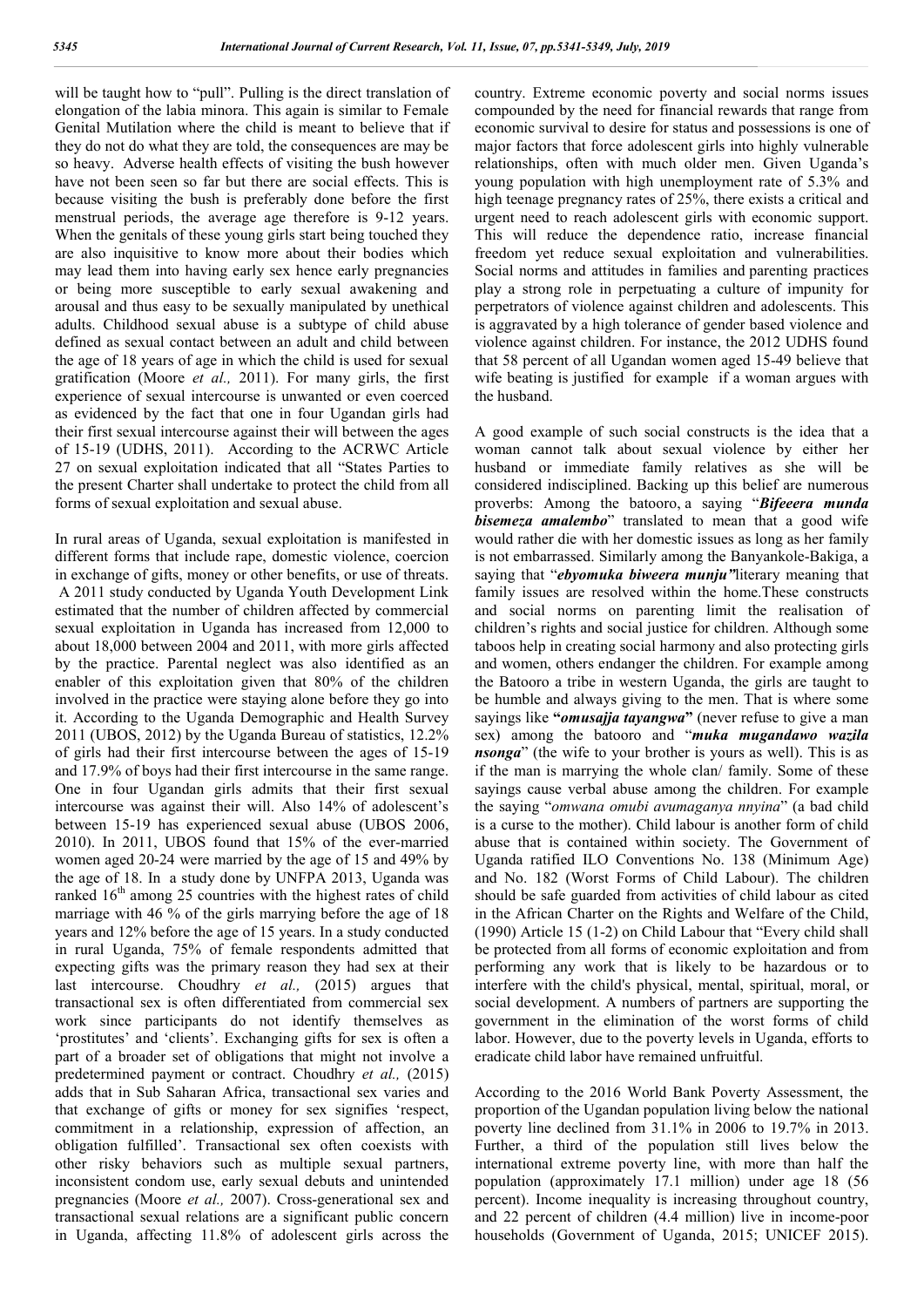Forty-three percent of children are moderately vulnerable and eight percent are critically vulnerable (MGLSD and UBOS, 2014). Education is seen as a path to getting white collar jobs which are usually more rewarding in terms of remuneration. When children start work earlier, they are more likely to drop out of school because they already are getting money and have a job, one of the most important reasons why children are taken to school in Africa. This is in line with African Charter on the Rights and Welfare of the Child, (1990) Article 11(1-2): which states that "every child shall have the right to an education and the education of the child shall be directed to: (a) the promotion and development of the child's personality, talents and mental and physical abilities to their fullest potential. Child labor therefore has a direct negative effect on education. Child labor creates cycles of intergenerational poverty. This evident in the quality of employment that the children are engaged in. Children get limited opportunity to quality jobs to break the vicious cycle of poverty.

According to the child labour policy that was released by the ministry of gender, labour and social development in 2006, there is a lack of understanding regarding the difference between child work and exploitative labour. In the traditional context, child labour is considered normal even when it is dangerous to the wellbeing of the child. Societal norms and attitudes on children having to help at home influence the society as whole including child labour practices and exploitation both in homes and outside. This widespread acceptance child labour has a link to low school attendance and high school drop outs especially for girls. According to the research conducted by organizations such as ANPPCAN (2011), Plan International (2012) and Raising Voices, violence against children is widespread especially in schools. 74.3% of children in school especially children in government schools (75.6%) compared to those in private schools (73%) are subjected to caning (Corporal punishment) by teachers under the pretext of "pushing" them to attain higher academic grades while 82% of the children were made to do difficult work such as digging, slashing and collecting water at school as a punishment to instill discipline (MOES, 2012). Bullying is also common in schools; 43% of children interviewed had experienced bullying and the prevalence rate of bullying was higher in primary schools (46%) compared to secondary schools (31%) and affected children from poor families and those with disabilities most. In the same study, 46.7% of children surveyed experienced emotional abuse by teachers (MoES, 2015). Child negligence in the home renders children, especially those from poor family backgrounds, orphans and those in alternative care more vulnerable to violence in schools. Children with disabilities are often labelled as "unintelligent" by their teachers and fellow children, resulting in poor self-esteem and self-image and may lead to their dropping out of school (Walakira and Ddumba, 2012). Even with the child rights legal framework available, child protection is still facing a number of challenges; lack of knowledge of child rights, political influence poor law enforcement social norms and social constructs. A number of efforts have been put into protecting the children against violence at different level right from the family as the foundational unit to the national level manned by the government. Since the Children's Act was amended in 2016, the legal framework for protection and promotion of children's rights has greatly improved. The government will to protect children can also be evidenced through the increment of national budget allocations the allocation in the sectors that relate to children such as health and education. At the national level to respond to issues of child protection and rights of the children, the Uganda Parliamentary Forum for Children (UPFC) was formed during the  $7<sup>th</sup>$  parliament in 2005. UPFC is brings together members of parliament from different political parties to work towards a common goal of child rights and protection. This move was meant to put children's issues on priority agenda.

#### **Obligation of duty bearers towards children**

The duty bearers in the line of child protection include but not limited to; the state / government, society, community and the family. Each of these duty bearers has a stake in the protection of the rights of the children.

> **Family (parents and** caregivers) **Responsible for providing** care, protection and opportunities for children in the family setting

**Communities** Responsible for creating a safe environment where children are included, welcomed and accepted

**Governments** Responsible for legislation, policies, resources and buildings an overall environment where children's rights can be respected

**Figure 1.2. Responsibilities of key duty bearers**

The above Figure.1.2 shows a brief overview of responsibilities of key duty bearers explained below. *An old African proverb – It takes a village to raise a child*

### **African duty of the family to the child**

The family in the African world view is not limited to the immediate relations of what is described as a household. The family unit is constituted by parents, their children and extended family members. Mbiti (1990) asserted that in African thinking every family member has the duty of raising children including one's grandparents, aunts, cousins, uncles, nephews and other distant relatives who support each other in the responsibility of taking care of the same kinship system. According to the National Integrated Early Childhood Development Policy, the family is taken as the first line of response and is strengthened to provide adequate and holistic care for children (Ministry of Gender, Labour and Social Development, 2016). The family has specific duties towards their children as stipulated by the state in the children's act, while some are socially constructed. These roles include: it is the duty of the parents, guardians or person having custody of a child to maintain that child. This duty gives a child the right to: education immunization, adequate diet, clothing, shelter and medical attention. This also extends to protecting the child from discrimination, violence, abuse and neglect. The Education Act (2008) provides for free and compulsory primary education for all Children including OVC and Children with disabilities. It is the duty of the parents to take the children to school. Osifunke (2015) argues that parental control and protection for the child could at times be harmful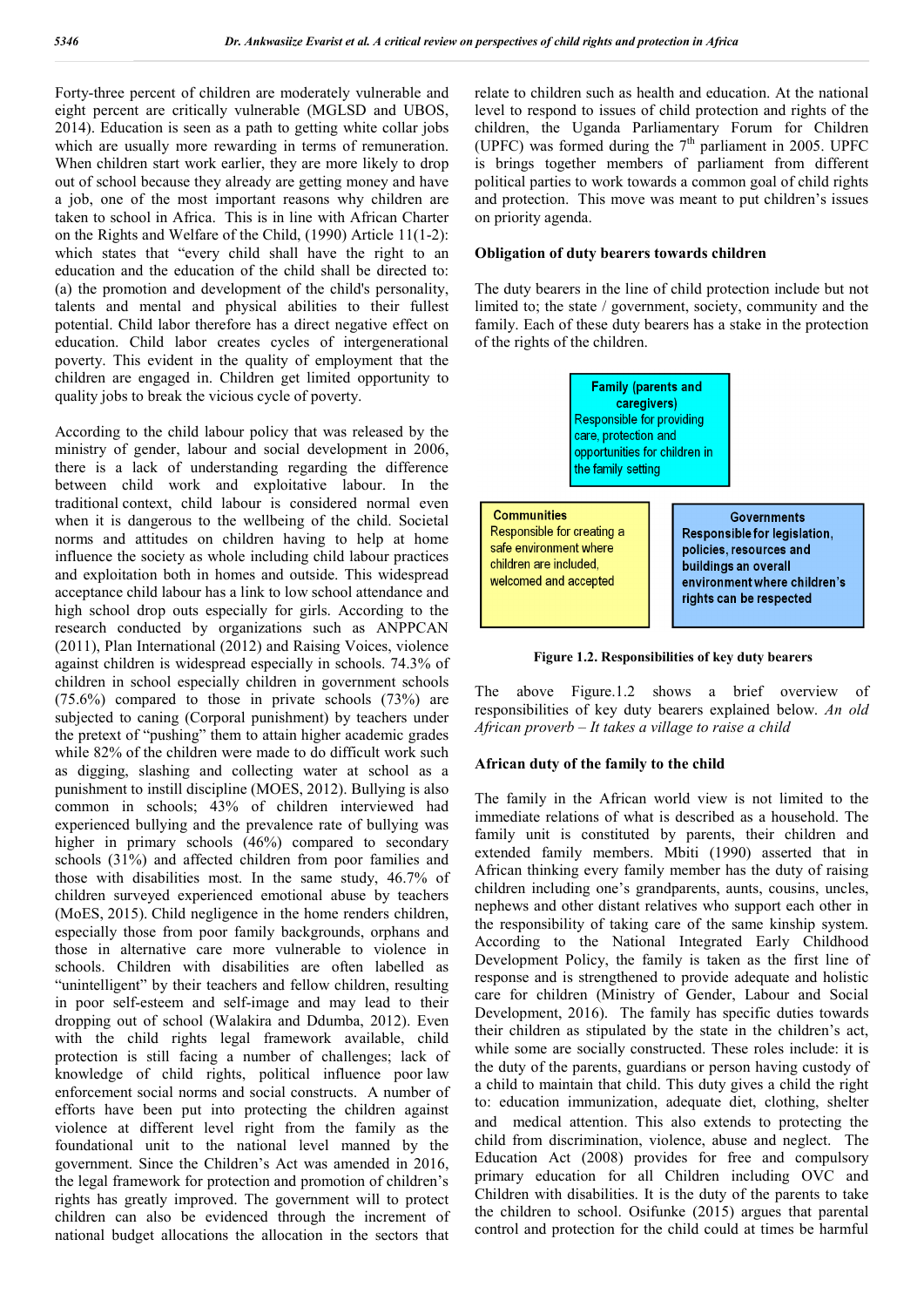and in some cases be oppressive to children. Sometimes adults make decisions that have far-reaching consequences for children which might not be in the child's best interest. In as much as the parents want to protect the children, decisions should be taken considering the best interest of the child.

# **African duty of the community to the child**

The community must therefore make, create or produce the individual; for the individual depends on the corporate group" (Mbiti: 1991). Mbiti further argued that physical birth is not sufficient for one to be counted as a person. Mbiti considers an observance of social ritual as an important component in each stage of one's life. The community has a parenting responsibility basing on the rituals that require a communal endorsement to incorporate one into the membership of the community and to give him/her a social standing and acceptability. The child obtains sense of existence from the communal connectivity thus a famous phrase; "I am because we are; and since we are therefore I am". According to the children's act chapter 59, community members have a role to report any form of violation of children's rights to the authority. In this chapter, any member of the community who has evidence that a child's rights are being infringed or that a parent, a guardian or any person having custody of a child is able to but refuses or neglects to provide the child with adequate food, shelter, clothing, medical care or education shall report the matter to the local government council of the area. In Ugandan indigenous communities, it is the role of the entire community to impart discipline in any children and ensure their well being. In Buganda culture, the child belongs to the community and any member of the community has a duty to ensure that all children's rights are upheld. This way, the community together with the leaders can come up with bye-laws that are in line with the constitution on how to handle children's issues

### **African duty of the government to the child**

In essence, article 2(1) of CRC contends that "States Parties shall respect and ensure the rights set forth in the present Convention to each child within their jurisdiction without discrimination of any kind, irrespective of the child's or his or her parent's or legal guardian's race, colour, sex, language, religion, political or other opinion, national, ethnic or social origin, property, disability, birth or status", the inequalities faced by children around the world are tremendous." According to the national integrated early childhood policy of Uganda, 2016 the government of Uganda has the duty to ensure the protection of all children from conception to eight years and their caregivers to promote children's rights to survival, safety, protection and adequate care at family, community and national level.

The Government's commitment to the UNCRC constitutionally mandates ECD as a right and obligates government to protect the rights of young children to security, basic nutrition, basic health care and basic education. It is the duty of government of Uganda to pay special attention to the children with disability since they have special needs. Children with disability are assessed as early as possible depending on the nature of the disability and services as well as rehabilitation is done. The government also has a duty of ensuring that children with disabilities have equal access to services just like the other children. Government of Uganda set up structures at different levels to ensure that the rights of children are protected. Child

protection structures are also decentralized to the local government level; district, sub- county, parish up to the village. At the district level the probation and welfare officer who is under of the community based services department (CBSD) is directly responsible for the well-being of the children in the particular district. Other duty bearers at the CBSD include the gender officer, District Community Development Officer, labor officer who collectively work on the social welfare to ensure children's right s are a reality of all different aspects of life. At the sub- county level the community development officer, sub county chief, local council 111 chair person also work together for child wellness. At the parish level the parish chief also has the duty of protecting the rights of the children.

The local council one is there to ensure that the child and the family at the village level is protected. The chair person of the local council one plays a big role of mitigation and conflict resolution. They give counsel to the aggrieved parties. Although the chairperson of the local council is the closest authority to the family, some of the cases brought to him or her concerning child abuse are outside his mandate. The chairperson therefore has to make a referral of these cases to the relevant authority which is usually the police. Local council chair person only handles civil cases which are usually simpler. From the family level most people would refer to report cases to the local council chairperson because of proximity and the fear to report to the police. The local council committee also has the secretary in charge of women affairs who mainly handles issues of children and the family. So sometimes the chairperson refers cases of child abuse to the secretary in charge of women affairs if civil and the criminal cases to the police. The police department is also well established at the different levels of the community to enforce the law and also refer to the court for prosecution of those who abuse the rights of the children. The challenge in Uganda is that the rights of children are being abused but people fear to report to the police. One of the challenging cases to report is a case of child sexual abuse. The community is not free to openly speak about sex in public so they find it shameful to mention that a child has been defiled.

### **Conclusion**

As argued above by creating by- laws connected to child protection, some communities are able to translate national laws into their local context, as well as to increase ownership of the law. Authors of this chapter have also examined the role of the state in promotion of rights. The article also assessed the principles of the rights of children with specific reference to Africa and Ugandan context. Children and adolescents in the contemporary society are faced with many critical issues like inappropriate parenting/nurturance styles; unhealthy attachments and detachments; unresolved grief; traumatic events; addictions to drugs and substances; stress and conflicts; and peer pressure, child labor, child torture, child neglect. They therefore exhibit their vulnerability in behaviour. Amidst all this keeping the perspective of children's rights the major key player are parents, guardians, teachers and concerned society members who become overwhelmed and hence refer their children and adolescents to professionals human rights practitioners like religious leaders, social workers, psychologists, psychiatrists and counsellors and traditional practitioners. These professionals do face a challenge of lack of adequate knowledge and or skill to help the affected children at a deeper level. In most of the African countries and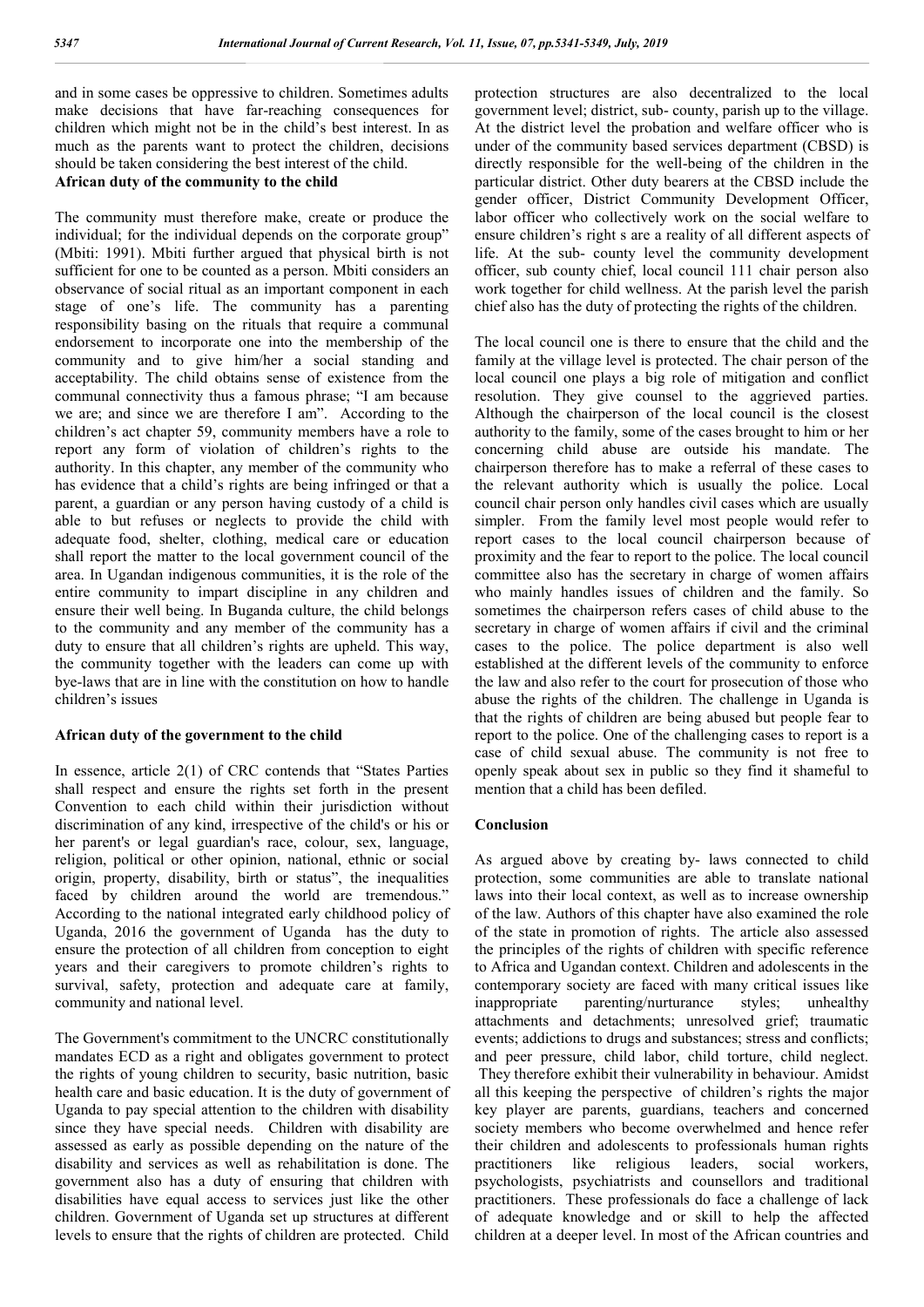Uganda in particular, there is a need to have fully trained practitioners in the children's rights. Raising the child requires an integrated and holistic approach supportive families, communities and government agencies by providing the basic needs of the children.

## **REFERENCES**

- Assessing child protection, safety and security issues for children in Ugandan primary and secondary schools by MoES (2012).
- Baehr R. Peter (1996). *The Role of Human Rights in Foreign Policy*. Houndmills: Macmillan.

Birth and Death Registration (BDR) Act Cap 11 309.

Change (1999). "Pilot Country Studies 1999: Uganda.

- Choudhry (2015) Vikas Choudhry, Anne-Emmanuelle Ambresin, Viola Nilah Nyakato,and Anette Agardh. Transactional Sex and HIV risks – Evidence from a Cross-Sectional study in Uganda.
- Coletta, N., J. Balachander and X. Liang (1996). *The Condition of Young Children in Sub-Saharan Africa.* The convergence of health, nutrition and early education, World Bank Technical Paper 326, Africa Technical Department Series, World Bank, Washington D.C. Female Genital Mutilation/Cutting survey report, UBOS (2017).
- Convention on the Elimination of All Forms of Discrimination against Women (2004).
- Convention on the Rights of the Child (1989).
- Eboussi-Boulaga F (1984). *Christianity without Fetishes: An African Critique and Recapture of Christianity.* New York: Orbis.
- Ekundayo (2015). Examining the Similarities and the Differences between the ACRWC and the CRC . *International Journal of Humanities and Social Science Vol. 5, No. 7(1); July 2015.*
- Forsythe, David P. (2000). *Human Rights in International Relations*. Cambridge: Cambridge University Press.
- Gauba, O.,P. (2003). *An Introduction to Political Theory*. New Delhi: Macmillan India LTD.
- GoSA (South Africa), 1996, Report of the Lund Committee on Child and Family Support, GoSA, Pretoria
- Grand Rapids: and Annabel Brett,(1997). *Liberty, Right and Nature: Individual Rights in Later Scholastic Thought.* Cambridge: Cambridge University Press.
- International Labor Organization, ratified by Uganda in 1963

International Labor Organization, ratified by Uganda in 1963

- Johannes Morsink, (2009). *Inherent Human Rights: Philosophical Roots of the Universal Declaration.* Philadelphia: University of Pennsylvania Press.
- Kiyingi Frank Pio (2016). Family Therapies and the Enhancement of Family Ritual in Kampala Capital City Authority-Uganda, Doctorial Dissertation Submitted to Nkumba University.
- Larry Siedentop (2014). *Inventing the Individual: The Origins of Western Liberalism*. London: Allen Lane.
- Maurice Wiles and Mark Santer (eds.), (1975). *Documents in Early Christian Thought* Cambridge: Cambridge University Press.
- Mbiti S. John (1990). *African Religions & Philosophy*. Heinemann: African Writers series.
- Mbiti S. John (1991). *Introduction to African Religions*. Heinemann: African Writers series.
- Micheline R.Ishay (2004). *The History of Human Rights: From Ancient Times to the Globalization Era*. Berkeley and Los Angeles: University of California Press.
- Ministry of Gender Labor and social Development, National child labor policy 2006
- Ministry of Gender Labor and social Development, National child labor policy 2006
- Ministry of Gender, Labour and Social Development (2016). The National Integrated Early Childhood Development Policy Action Plan of Uganda (2016-2021). The Republic of Uganda.
- Ministry of Gender, Labour and Social Development (November 2007). Implementation of the African Charter on the Rights and Welfare of the Child in Uganda.
- Ministry of Gender, Labour and Social Development. *(2016) The National Integrated Early Childhood Development Policy of Uganda.*
- Ministry of Gender, Labour and Social Development. *(2016)The National Integrated Early Childhood Development Policy of Uganda.*
- Moore,A.M.; Biddlecom, A.E.; Zulu, E.M. (2007). Prevalence and meanings of exchange of money or gifts for sex in unmarried adolescent sexual relationships in sub-Saharan Africa. *African Journal of Reproductive Health: 11(3): 44- 61.*
- Moore,A.M.; Biddlecom, A.E.; Zulu, E.M. (2007). Prevalence and meanings of exchange of money or gifts for sex in unmarried adolescent sexual relationships in sub-Saharan Africa. *African Journal of Reproductive Health: 11(3): 44- 61.*
- Moser Caroline (1996). *Confronting Crisis, comparative study of household responses to poverty and vulnerability in four poor urban communities,* ESD, ISBN: 0-8213-3562-6.
- Naisiko T (2012). The significance of Rites of Passage in Human Development: A Case of Rites of Initiation to Adulthood among the Sabini of Eastern Uganda. Doctorial Dissertation Submitted to Uganda Martyrs University.
- National Strategic Plan on Violence Against Children In Schools (2015-2020).
- Osifunke Ekundayo (2015). Examining the Similarities and the Differences between the ACRWC and the CRC . *International Journal of Humanities and Social Science Vol. 5, No. 7(1); July 2015.*
- Sarkin J (2006) 'Integrating transitional justice and demobilisation, disarmament and reintegration: The need to achieve rehabilitation, reintegration and reconciliation for child soldiers and child victims of enforced disappearances' in I Derluyn *et al.,* (eds) Remember: Rehabilitation and reintegration of war-affected children (2012) 77-104; LJ Laplante 'Transitional justice and peace building: Diagnosing and addressing the socio-economic roots of violence through a human rights framework' International Journal of Transitional Justice 331-355.
- Sepúlveda Magdalena; Theo van Banning; Gudrún D Gudmindsdóttir; Christine Chamoun; Willem J M van Genugten (2004). Human Rights Reference Hand Book (3rd ed.). Costa Rica: University of Peace.
- Shivji I.,G. (1989). *The Concept of Human Rights in Africa*. London: Codesria book series.
- Shivji, Issa G. (2004). *Constitutional and Legal System of Tanzania*. Dar s Salaam: Mkuki-Tanzania.
- The state of Uganda population report (2017). *Transforming Uganda's Economy: opportunities to hanase the demographic dividend for sustainable development.* Kampala Uganda
- The state of Uganda population report (2017). *Transforming Uganda's Economy: opportunities to hanase the*

Advancing Children's Rights, (2018).